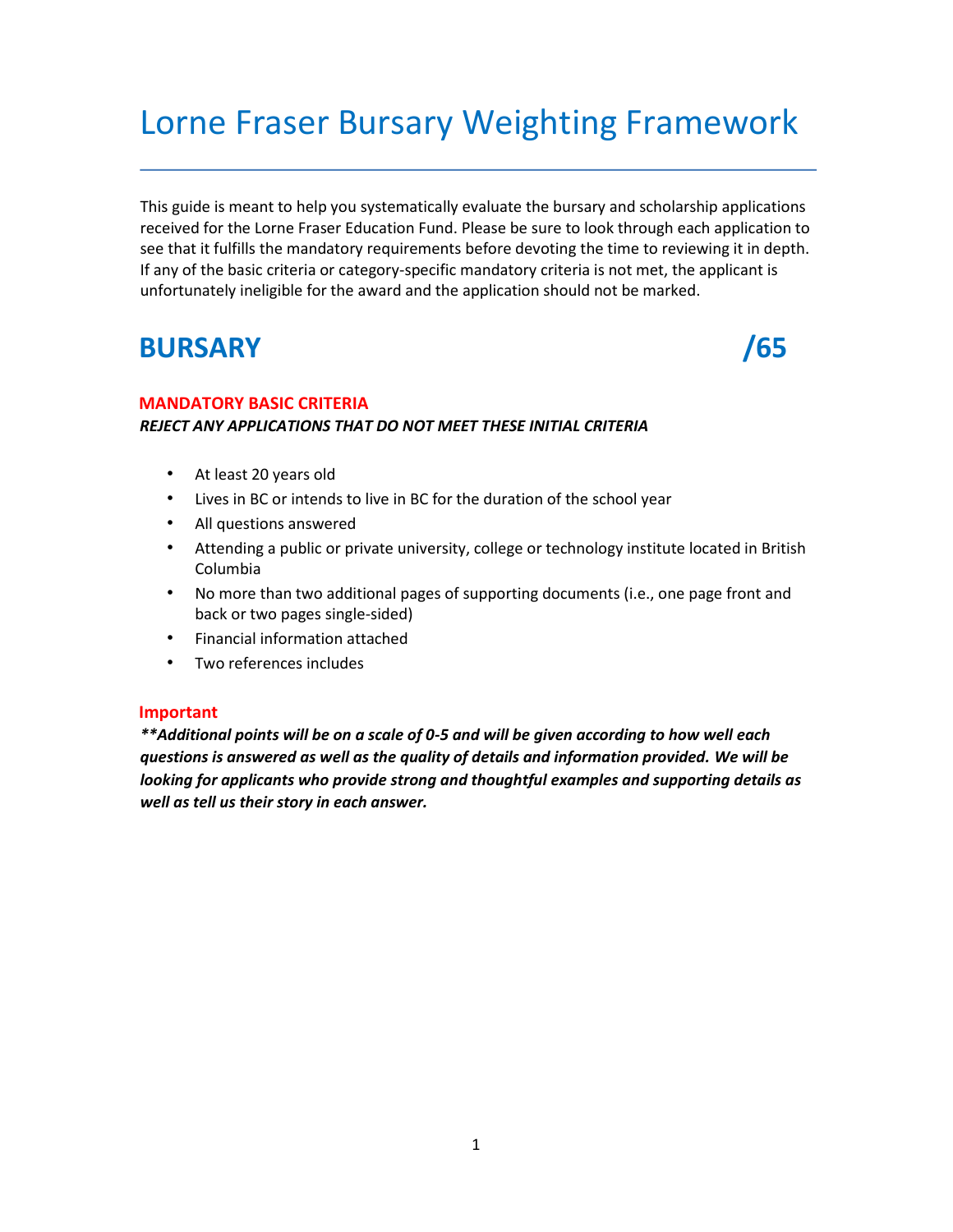### **MENTAL HEALTH HISTORY /5**

## **Criteria Score MANDATORY:** A history of mental illness (no judgment of the illness) **If this criterion is not met, application is disregarded. Yes/No** Additional points for describing how mental illness has affected and/or influenced education or career goals **/5**

### **EDUCATION AND CAREER GOALS /25**

| <b>Criteria</b>                                                                                                                                                                    | <b>Score</b> |
|------------------------------------------------------------------------------------------------------------------------------------------------------------------------------------|--------------|
| MANDATORY: A clear career goal identified and connection made to course/program                                                                                                    | /5           |
| Additional points for sound reasoning that clearly demonstrates how the particular<br>course is a stepping stone toward the specific career goal                                   |              |
|                                                                                                                                                                                    | /5           |
| Additional points for an explanation of his or her motivation for and desired outcome<br>of the career goal                                                                        | /5           |
| Additional points for a clear passion about this career goal                                                                                                                       | /5           |
| Additional points for a demonstrated interest, aptitude or experience in the chosen<br>career (i.e., the applicant could cite previous training, list specific character traits or |              |
| relate certain skilled hobbies)                                                                                                                                                    | /5           |

### **FINANCIAL NEED /15**

| <b>Criteria</b>                                                                             | <b>Score</b> |
|---------------------------------------------------------------------------------------------|--------------|
| Mandatory: No major financial help from family, savings, or another bursary (loan is        |              |
| okay)                                                                                       |              |
| Additional points if they are facing significant financial barriers for someone their age   |              |
| (e.g., parents' financial situation, they or their caregivers are single parents, they live | 75           |
| alone, they are unable to do part-time work due to illness, or they have no caregiver)      |              |
| Additional points if they have a plan for how they will fund their education or they        |              |
| have considered other options (e.g., student loans or bursaries), which shows               |              |
| initiative and resourcefulness                                                              | 75           |
| Additional points for a compelling explanation of financial need that goes beyond           |              |
| "course is expensive" and addresses individual barriers                                     | /5           |